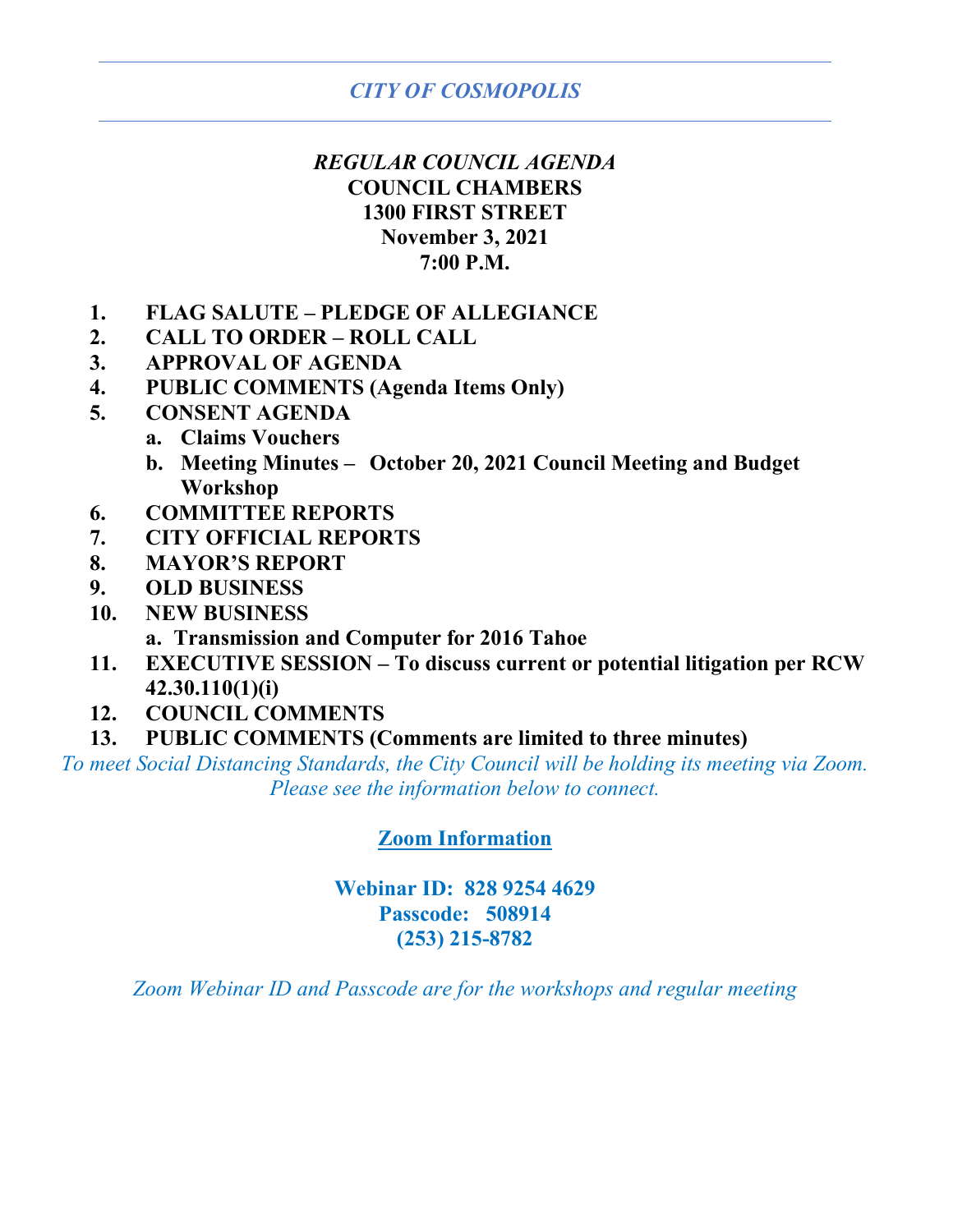## **CITY OF COSMOPOLIS Regular City Council Meeting October 20, 2021**

#### **Mayor Kyle Pauley presiding.**

#### **COUNCILMEMBERS PRESENT**

Candice Makos, Stana Cummings, Debbi Moran, and Miles Wenzel. Councilmember Moran made a motion to excuse Councilmember Ancich. Councilmember Wenzel seconded. Motion carried.

#### **STAFF PRESENT**

Attorney Steve Johnson, Police Chief Casey Stratton, Asst. Fire Chief John Bramstedt, and Finance Director Julie Pope

#### **APPROVAL OF AGENDA**

Councilmember Wenzel made a motion to amend the agenda by adding under Item A New Business for the purchase of a 2016 Tahoe from the Hoquiam Police Department. Councilmember Moran seconded. Motion carried. Councilmember Moran made a motion to approve the agenda with the addition of Item A under New Business. Councilmember Cummings seconded. Motion carried.

#### **CONSENT AGENDA**

Councilmember Moran made a motion to approve. Councilmember Wenzel seconded. Motion approved.

#### **COMMITTEE REPORTS**

**Finance Sub Committee –** Councilmember Wenzel stated they met last night to discuss the draft of the City Budget. We are waiting on final revenue numbers and ironing out the remaining items along with the Fire Department budget.

**Public Safety –** Councilmember Wenzel stated that they met on Monday with Chief Stratton. They discussed the purchase of the Tahoe from the Hoquiam Police Department.

### **CITY OFFICIALS**

**City Administrator –** Mayor Pauley went over Administrator Raines' written report. Public Works will be restarting the installation of the new water meters in the next couple of weeks. It should be completed by March, 2020. We are working on solutions for animal control and the feral cat situation. We are looking at options for Code Enforcement as well. The Stormwater Utility stated we won't start charging for this until January. We are looking at issues with the billing system and what is best for citizens going forward. There will be changes coming to the Council by the end of the year.

**Finance Director –** Director Pope stated with the end of the utility moratorium we gave all past due customers until October 31<sup>st</sup> to make payment arrangements or seek funding. Our past due balances have dropped over \$8700. Shut offs will resume in November. At the next meeting, we will have a workshop to discuss remaining funds. At the second meeting in November, we will have a public hearing for the budget and property tax levy.

**Police Chief –** Chief Stratton stated the 2016 Tahoe from HPD price has gone to \$2700. This is to recover the exact amount they spent on repairs. The radar unit that is in the vehicle will now come with the vehicle. This should wash with the previous cost of \$2,000 for the vehicle. The cost of a transmission for the vehicle is \$6,610. He feels that this is an amazing deal. We can surplus and sell the Crown Victoria that we purchased from Westport. We will be able to get what paid or more for the vehicle. He stated that Councilmember Ancich recommended that they retain the older Tahoe in case we have a vehicle that breaks down. We have a new provisional officer. Joshua Lefor has been working on his own for a couple of weeks now. For Code Enforcement, we had a couple of issues. One is a tree that had fallen. The homeowner will take care of it as soon as he can. He has also been asked about the Feral Cat situation. We need to find a solution for animal control.

**Asst. Fire Chief** – With the vaccine mandate, we have 8 that have submitted their cards. They are waiting on an answer on their proposal of Chief.

**Attorney –** Municipal Court will be on zoom tomorrow. If anyone would like to observe, the information is on the City's website. He welcomed the Councilmembers to observe if they would like. Regarding the Tahoe, it won't be on Hoquiam's agenda until the second Monday in November.

#### **MAYOR'S REPORT**

Mayor Pauley stated we had 8 firefighters submit their vaccine verification and one exemption was submitted. He approved the exemption and an accommodation was made. City Hall will get the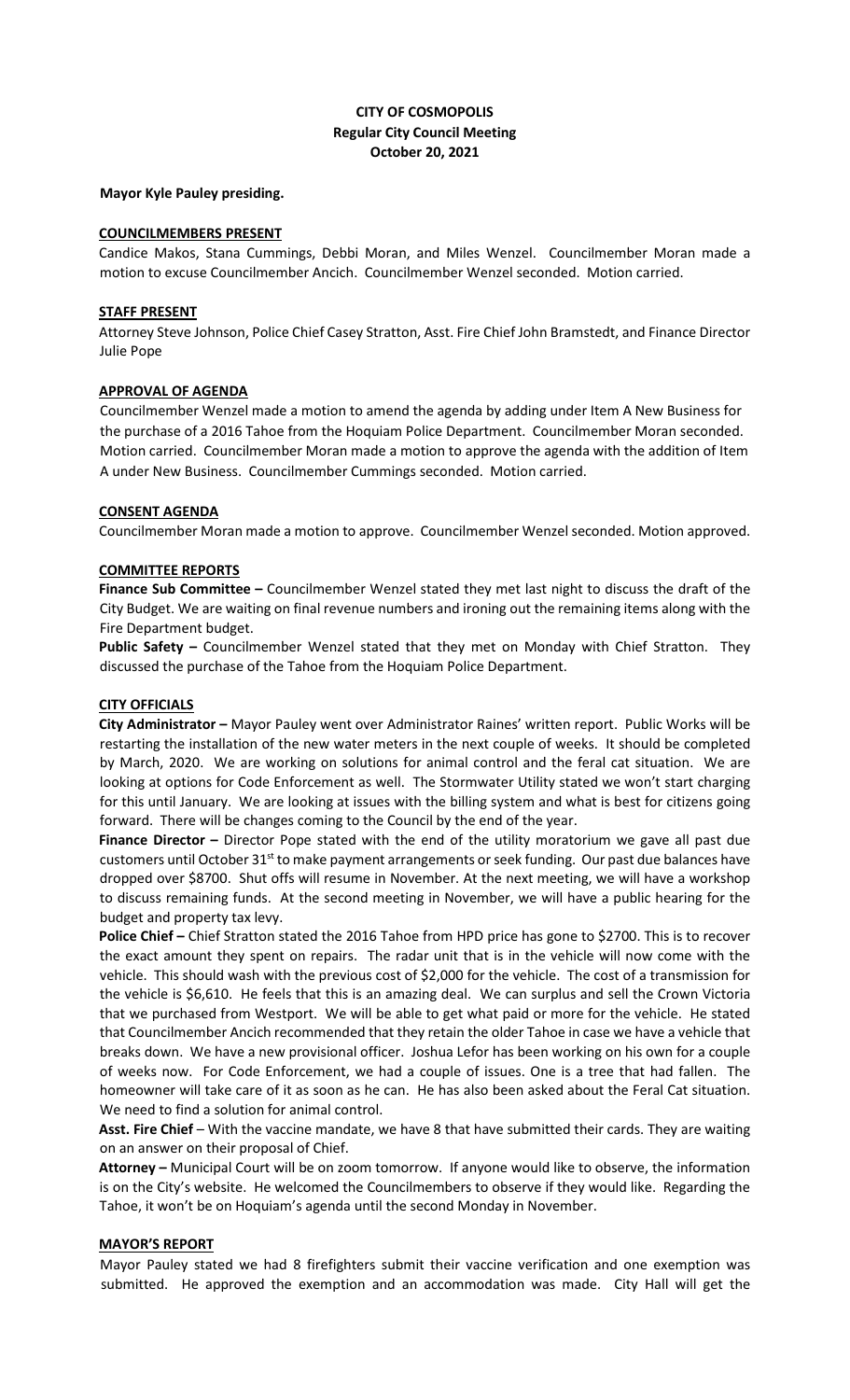information from the Assistant Fire Chief to keep on file. The three that had not provided information would be allowed to take leave until they provided the information. The Council received a letter from the Finance Director regarding there is an Elected Officials training coming up. This is required within 90 days of office and done every four years. Halloween is coming up. We should see an increase in trick or treaters. The Great Washington Shake Out is occurring tomorrow at 10:21 a.m. This will be the full alert. It is just a drill. The Grays Harbor Transit Board is moving forward with the purchase of 18 acres of land by the Lemay's transfer facility.

## **OLD BUSINESS**

**A. Resolution 2021-07 (Volunteer FF Pay) –** Attorney Johnson read the changes in the resolution. The meal stipend for Sunday duty will be increased from \$25 to \$50 per Firefighter for no more than 2 Firefighters per Sunday. Councilmember Wenzel made a motion to approve the resolution. Councilmember Cummings seconded. Councilmember Wenzel stated that Asst Chief Bramstedt would like the resolution to reflect the actual name of the association within the Resolution. The name registered by the Secretary of State is Cosmopolis Association of Firefighters, not the Cosmopolis Firefighters Association. Attorney Johnson stated that the wording was taken directly from the City's Code. He said that if we change it here, we should change it within the City's Code. Asst. Chief Bramstedt would like it to be consistent with how they are listed with the Secretary of State. Attorney Johnson stated that the council would need to make a motion to change the name in Section 1 to the Cosmopolis Association of Firefighters. It was seconded by Councilmember Cummings. Motion carried on the amendment. Motion carried on the original motion as amended.

### **NEW BUSINESS**

**A. Purchase of 2016 Tahoe from Hoquiam Police Department –** Counclmember Moran made a motion to approve the purchase of a 2016 Tahoe from the Hoquiam Police Department for \$2,700. Seconded by Councilmember Wenzel. Councilmember Wenzel stated that the prices of surplus vehicles has gone up. He believes this is an opportunity to take. This would be taken out of the Equipment Reserve Fund. Director Pope stated that the Equipment Reserve has the funds available for this purchase. Motion carried.

### **COUNCIL COMMENTS**

**Councilmember Moran –** She thanked everyone for excusing her at the last meeting. **Councilmember Makos –** She thanked Councilmember Wenzel for doing the background work of researching used vehicles.

### **PUBLIC COMMENTS**

**Steve Davis** – He asked why we can't see the other participants in the meeting with the new format. Mayor Pauley stated that the webinar format is what many organizations are using. It is a cleaner format.

Mayor Pauley adjourned the meeting.

Attest:

Finance Director

\_\_\_\_\_\_\_\_\_\_\_\_\_\_\_\_\_\_\_\_\_\_\_\_\_\_\_\_\_\_\_\_\_\_\_\_\_\_\_\_\_\_\_

\_\_\_\_\_\_\_\_\_\_\_\_\_\_\_\_\_\_\_\_\_\_\_\_\_\_\_\_\_\_\_\_\_\_\_\_\_\_ Mayor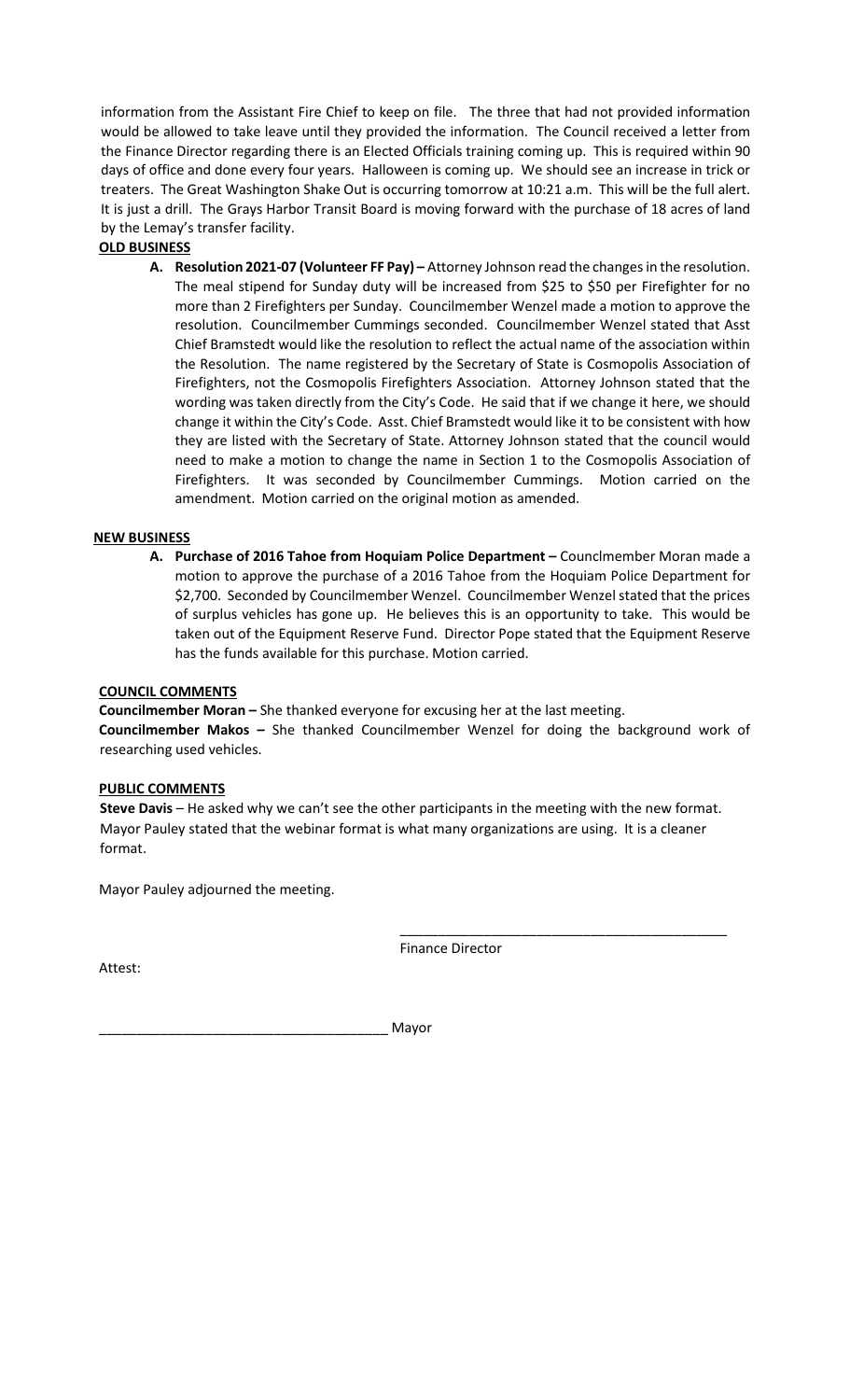## **CITY OF COSMOPOLIS Workshop Minutes October 20, 2021**

#### **Mayor Kyle Pauley presiding.**

#### **COUNCILMEMBERS PRESENT**

Candice Makos, Stana Cummings, Debbi Moran, and Miles Wenzel

#### **STAFF PRESENT**

Attorney Steve Johnson, Police Chief Casey Stratton, and Finance Director Julie Pope

Mayor Pauley called the meeting to order. He stated that Councilmember Ancich stated that he would not be able to attend tonight due to work.

Finance Director Pope stated that the purpose of the workshop is to go over the draft expenditure budget for the general fund. She went through the numbers for each department showing what the 2021 actuals were through September 30, 2021. She stated that Positions 4 and 5 of the Council will be going up in pay as of January 1, 2022 and that codification costs will be rising due to the City cleaning up some of the issues within the Municipal Code.

For Court, she is waiting for the Judge and Court Clerk to verify the numbers.

For the Clerks and other City employees, we are asking for a 3% wage increase. This year, the only employees to receive a wage increase were from the Police Department due to their Union contract. Last year, the remaining City employees were asked to take furlough days and other employees donated money and supplies to help the City. Inflation is running at approximately 5.8% so this won't cover it but would help. If we cannot do 3%, we will lower it.

We were supposed to be audited this year for the 2019-2020 calendar years. We haven't heard from the auditors yet so we are passing the costs onto the 2022 budget.

For the amount we pay to the City of Hoquiam for our attorney, we are waiting to hear from Hoquiam to find out if they are raising the cost.

For insurance costs, we are estimating approximately a 10% increase but we won't know the actual until the end of October or the first part of November.

Law Enforcement will see a 3.5 percent wage increase per their contract. Chief Stratton stated that their budget is \$100,000 more than last year. The majority is the wage increase, benefit increases, insurance increases, plus the State mandated training and provided less than lethal options for the officers.

For Fire control, we added back in the \$3,000 for their meals that was not paid this year. The Fire Department is still working on their remaining budget. E-911 is going up \$22 per month.

Public Works Superintendent Jeff Nations is asking for a new roof and a new shelter for cemetery services. We increased the costs for the Spring Clean Up. We had a good year this year and hope it continues into next year.

For composting, our costs will depend on what services we provide. At this time, we are only providing services for grass clippings.

For animal control, we have minimal costs in the budget. This is a topic that needs to be discussed as additional services are needed.

For the Dike and Flood Control costs, this will move to the stormwater utility once it is set up.

Cultural and Community Events is regarding the Festival in the Park. We are hoping to bring this back in 2022. We have estimated revenues to cover the costs for the festival.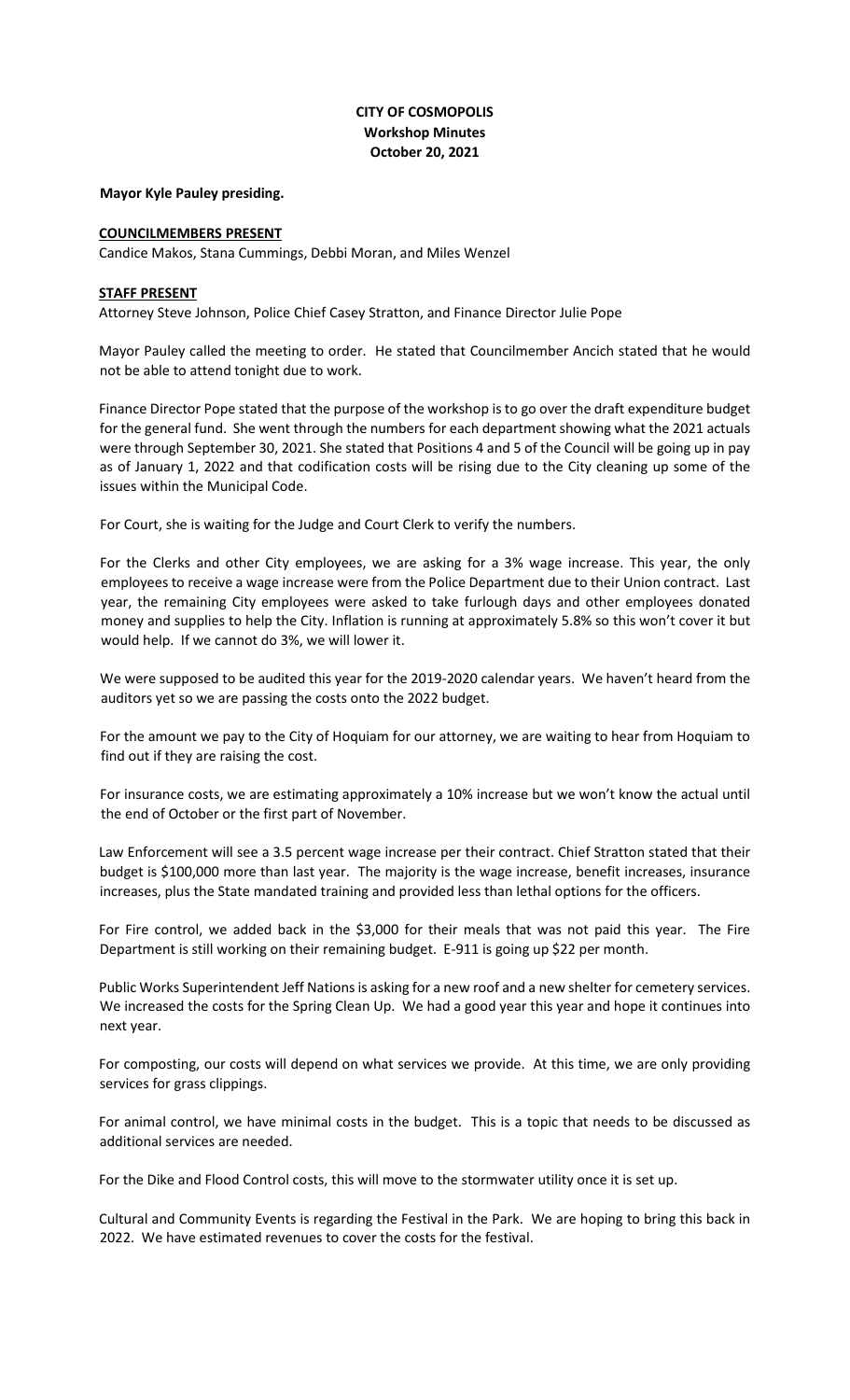In Parks, we increased the repair and maintenance costs to include new sinks and toilets in Mill Creek Park. They are falling apart. Parts are hard to find due to their age. There are also costs for the Mill Creek Park Multi Objective funding. We were awarded a grant to cover the costs.

This year we have a reserve allocation of fifteen percent of revenues per the resolution that was passed in August of this year.

At this time, we are at a deficit of \$12,649. This is without the Fire Department budget items. Once those numbers come in, we will have a Department Head meeting to discuss reduce the budget.

Mayor Pauley stated that it is nice to see that we are able to do something with the budget this year. It is not back to normal, but is closer. Director Pope stated that his budget is more in line with 2019.

Director Pope stated that she and the City Administrator went over the line items in the budget with the Finance Sub Committee.

Mayor Pauley adjourned the meeting.

Attest:

Finance Director

\_\_\_\_\_\_\_\_\_\_\_\_\_\_\_\_\_\_\_\_\_\_\_\_\_\_\_\_\_\_\_\_\_\_\_\_\_\_\_\_\_\_\_

\_\_\_\_\_\_\_\_\_\_\_\_\_\_\_\_\_\_\_\_\_\_\_\_\_\_\_\_\_\_\_\_\_\_\_\_\_\_ Mayor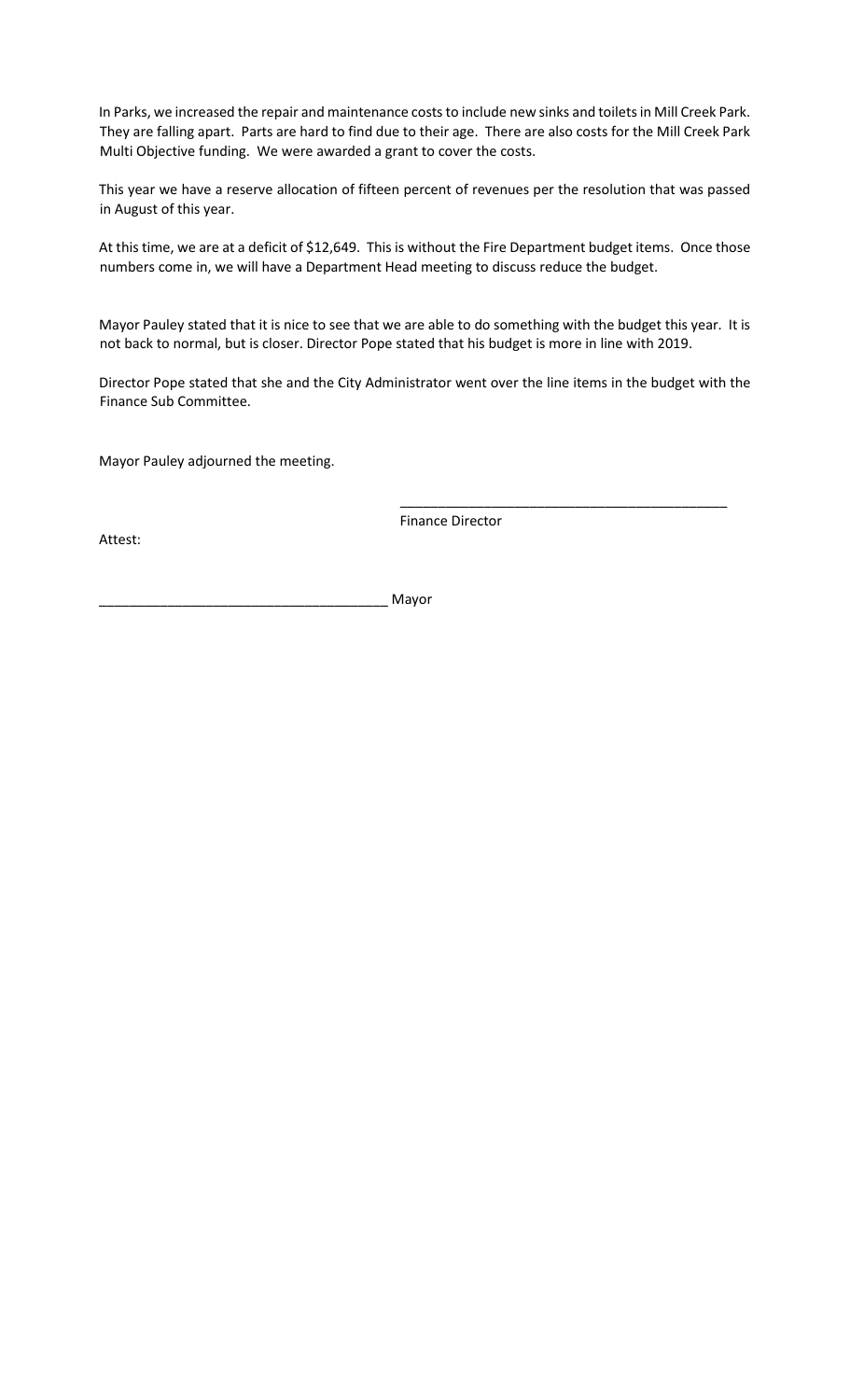# **CITY OF COSMOPOLIS**

**DARRIN C. RAINES CITY ADMINISTRATOR**



PHONE (360) 532-9230 FAX (360) 532-9215 WWW.COSMOPOLISWA.GOV **EMAIL:DRAINES@COSMOPOLISWA.GOV**

November 1, 2021

RE: November 3, 2021, Council Report

**Item 1)** *School Zone Flashing Lights-* Our new modems for the C Street Flashing Lights have arrived. They were installed last week, however one of the lights is still not working correctly from a failed controller. The manufacturer of the light system has sent us a new controller that we hope to have by the end of the week.

**Item 2)** *Code Enforcement-Animal Control-* We are still looking at options to fill both needs as well as others within the city. I will be requesting a meeting with the Public Safety and Public Works Committee to discuss options and to get their input, and then report back either at the next meeting or the December  $1<sup>st</sup>$  meeting.

**Item 3)** *Cemetery and Street Planter Maintenance-* You will be seeing an advertisement in the newspaper within a week seeking proposals from contractors for the mowing of the cemetery, as well as for maintenance of the planters on First and Second Streets. This is something we are looking into for contracting the maintenance of both areas as we think it could potentially save us money. Any proposal we select would first have to be approved by the city council for us to be able to enter into a contract.

My goal is to have a proposal to present to council for approval by the December  $1<sup>st</sup>$ meeting.

**Item 4)** *TIB Street Light Grant-* I am submitting another Washington State Transportation Improvement Board Grant for retrofitting our remaining Street Lights to LID. The area we have remaining is in the Paisley Creek Addition as well as three on First Street. These remaining lights were not eligible for the previous grants as they are city owned and maintained lights and the previous lights were city owned and maintained by Grays Harbor PUD.